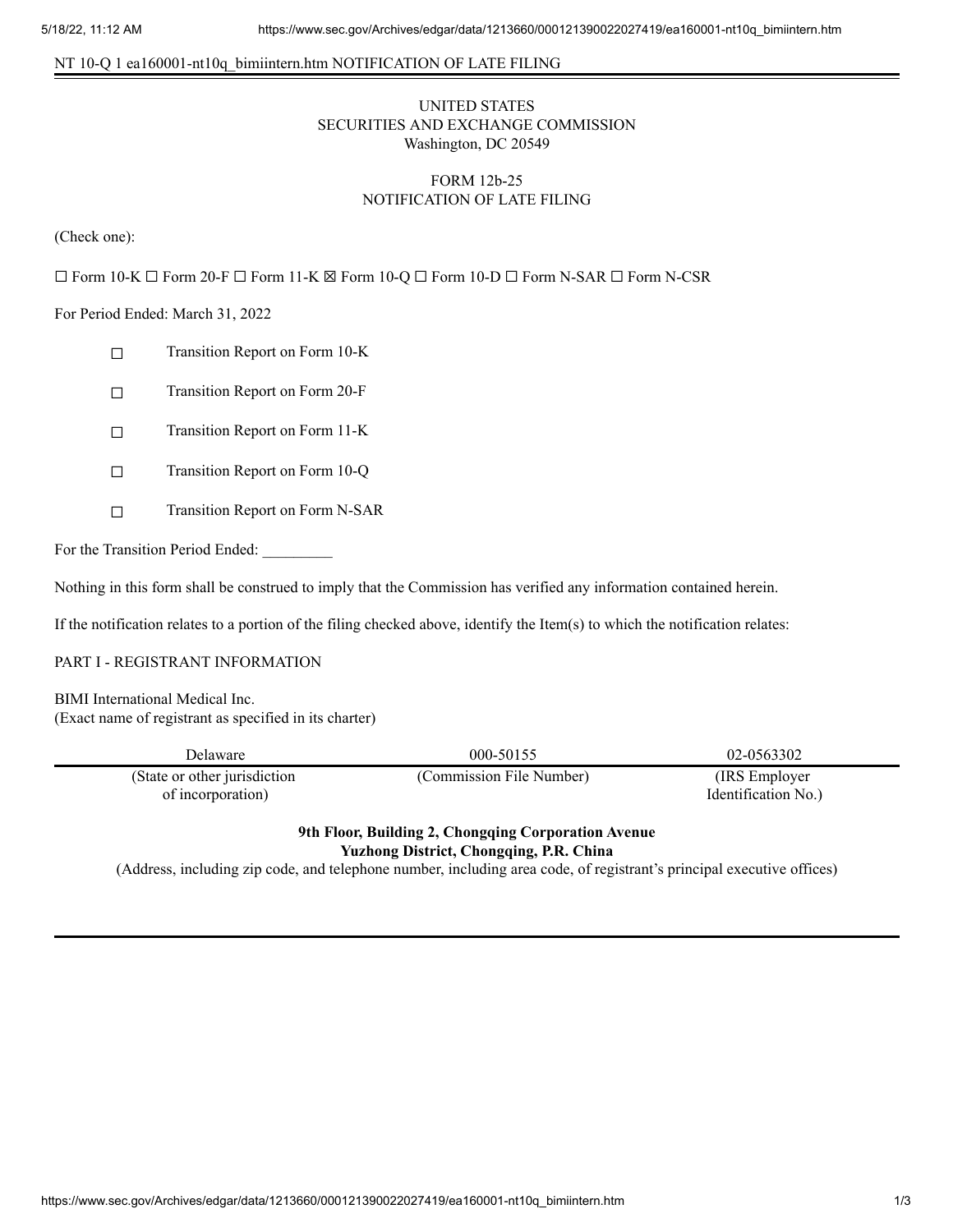#### PART II - RULES 12b-25 (b) AND (c)

If the subject report could not be filed without reasonable effort or expense and the registrant seeks relief pursuant to Rule 12b-25(b), the following should be completed. (Check box if appropriate)

- ☒ (a) The reason described in reasonable detail in Part III of this form could not be eliminated without unreasonable effort or expense;
- ☒ (b) The subject annual report, semi-annual report, transition report on Form10-K, Form 20-F,Form11-K, Form N-SAR or Form N-CSR, or portion thereof, will be filed on or before the fifteenth calendar day following the prescribed due date; or the subject quarterly report or transition report on Form 10-Q or subject distribution report on Form 10-D, or portion thereof, will be filed on or before the fifth calendar day following the prescribed due date; and
- $\Box$  (c) The accountant's statement or other exhibit required by Rule 12b-25(c) has been attached if applicable.

### PART III – NARRATIVE

State below in reasonable detail why Forms 10-K, 20-F, 11-K, 10-Q,10-D, N-SAR, N-CSR, or the transition report or portion thereof, could not be filed within the prescribed time period.

The Registrant has encountered certain logistical delays in finalizing the financial information for the period ended March 31, 2022. Accordingly, the timely filing of the Form 10-Q has become impracticable without undue hardship and expense to the Registrant. The Company undertakes the responsibility to file such report no later than five days after its original prescribed due date.

### PART IV - OTHER INFORMATION

(1) Name and telephone number of person to contact in regard to this notification:

Pang Zhang-Whitaker, Esq., 212.238.8844

(2) Have all other periodic reports required under section 13 or 15(d) of the Securities Exchange Act of 1934 or section 30 of the Investment Company act of 1940 during the preceding 12 months or for such shorter period that the registrant was required to file such report(s) been filed? If the answer is no, identify report(s).

#### ☒ Yes ☐ No

(3) Is it anticipated that any significant change in results of operations from the corresponding period for the last fiscal year will be reflected by the earnings statements to be included in the subject report or portion thereof?

### ☒ Yes ☐ No

If so, attach an explanation of the anticipated change, both narratively and quantitatively, and, if appropriate, state the reasons why a reasonable estimate of the results cannot be made.

The Registrant expects to report revenues of approximately \$5.02 million for the first quarter of 2022 as compared to revenues of \$2.17 million for the same period in 2021. The Registrant expects that it will report a net loss of approximately \$1.43 million for the first quarter of 2022, as compared to net loss of \$3.29 million for the same period in 2021.